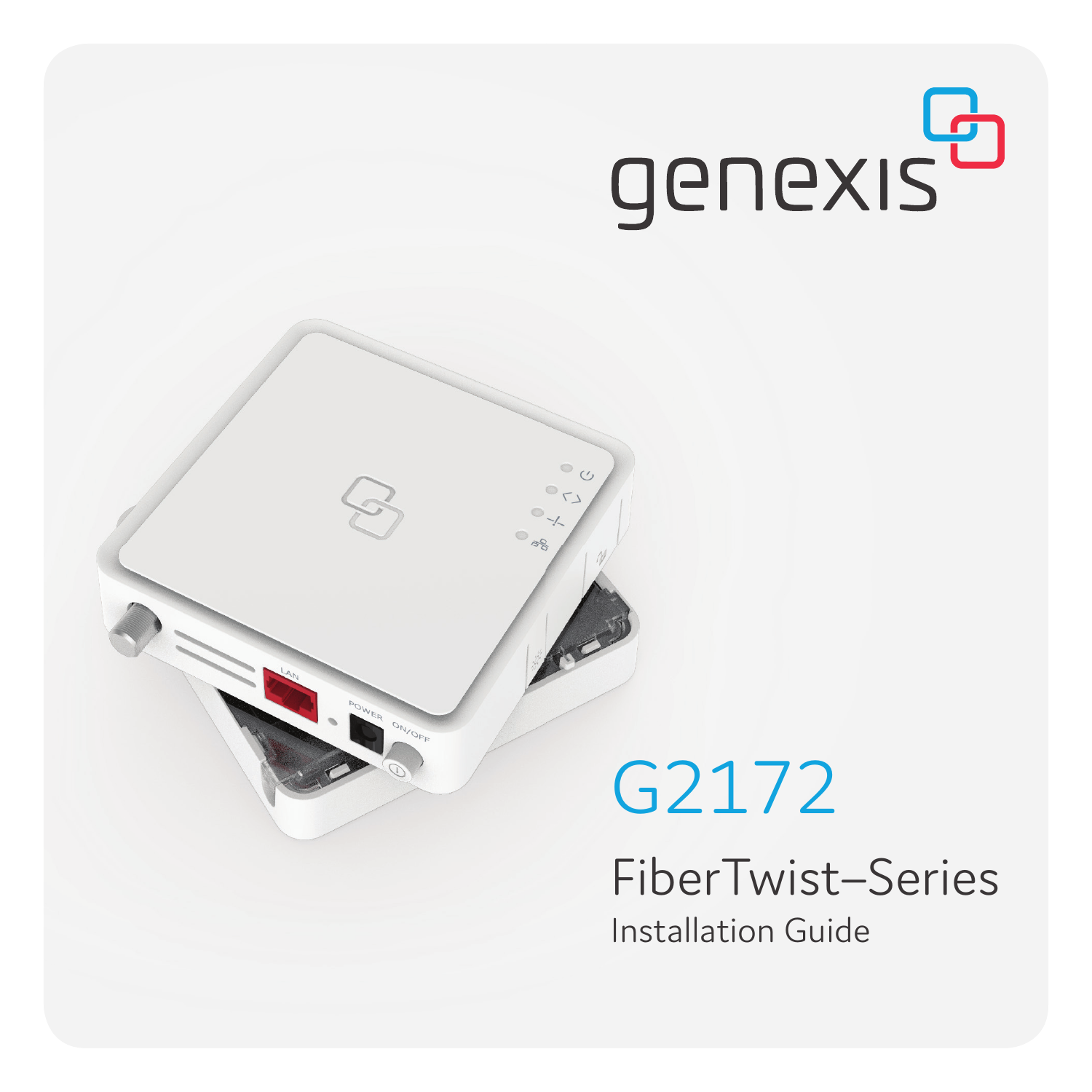## Button overview **Port overview**



### Turn ON or OFF – press and release to switch device ON or OFF

ON/OFF button

POWER ON/OFF

Reset<br>hutton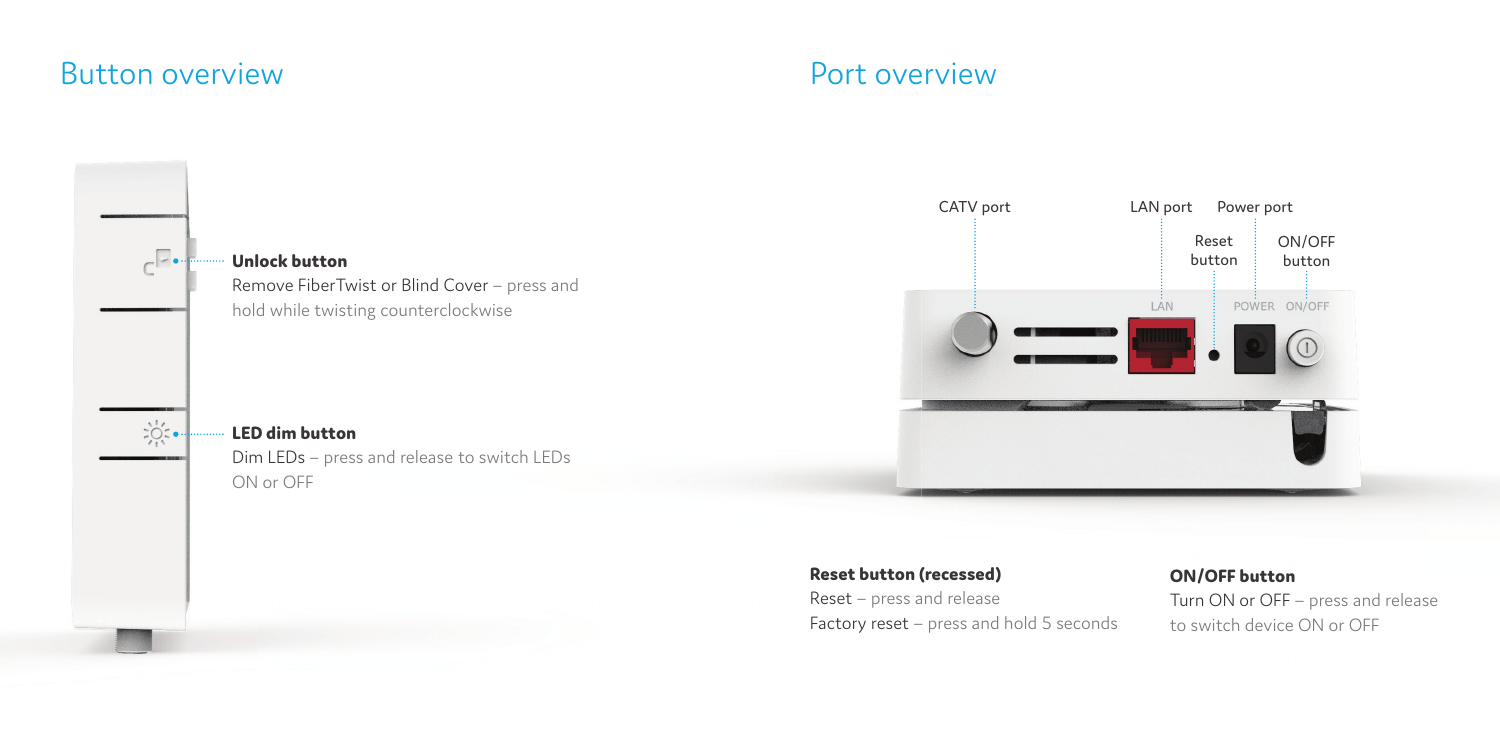## LED overview

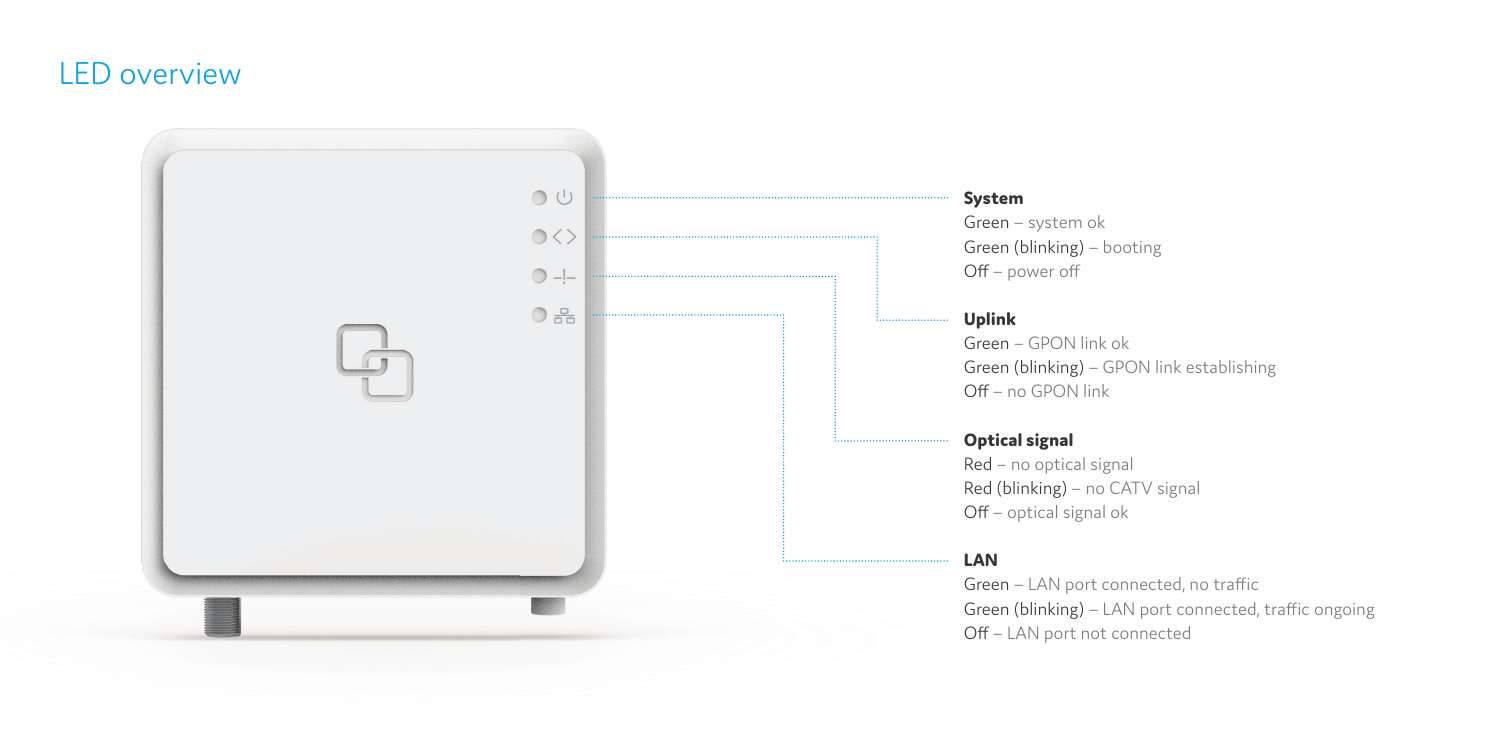## Installation guide

Multiple languages of this document and additional product information are available on https://genexis.eu/download-portal/#fibertwist

#### **Box contents**

- Genexis FiberTwist (active device)
- Power adapter
- Label (self-adhesive)
- Installation Guide (this document)

#### **Preparation**

Ensure there is a power socket within reach of where the device is being installed.

**Important:** These instructions need to be followed precisely and uninterrupted. This minimizes the risk of damage to the fiber optic connectors, causing a severe degradation of signal quality.

#### **Remove Blind Cover (if present)**

- Press and hold the unlock button (see button overview).
- Rotate the Blind Cover counterclockwise till it blocks.
- Remove the Blind Cover from the baseplate (FTU) by pulling it towards yourself.
- Store the Blind Cover in a safe place.

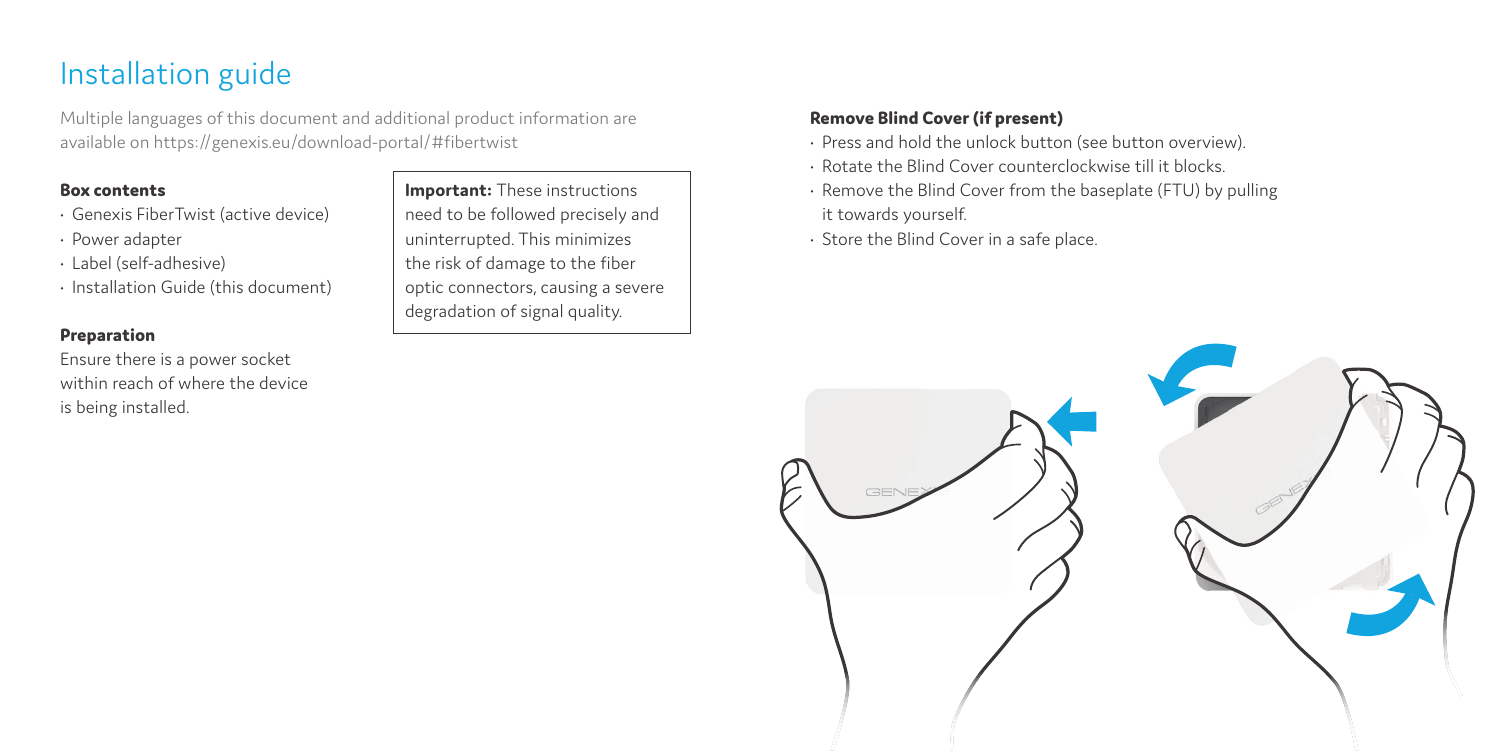#### **Remove dust cap**

- Take the FiberTwist out of the box.
- The dust cap is connected to the red string located on the rear of the FiberTwist.
- Remove the dust cap by pulling the red string.
- Store the dust cap in a safe place.



#### **Twist!**

- Place the FiberTwist on the FTU as shown in the picture below, in a 30–degree angle.
- Rotate clockwise until it clicks into place.
- Make sure the FiberTwist is aligned squarely on the FTU, each edge must line up directly with the FTU below.

Your FiberTwist is now installed!



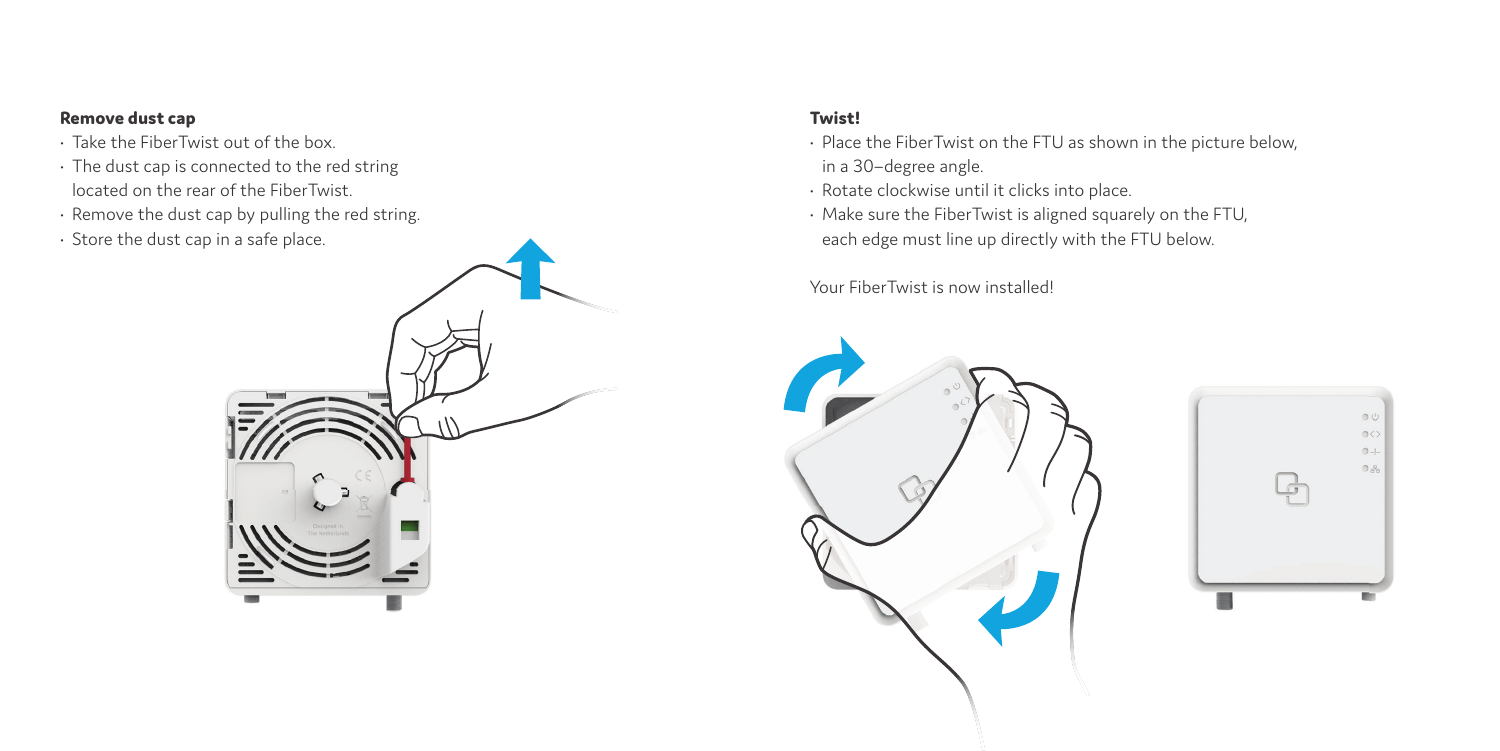- Connect CATV and LAN cable as required.
- Connect the supplied power adapter to the FiberTwist and plug the adapter into a power socket.

If at some point in the future it becomes necessary to uninstall the FiberTwist, please place the Blind Cover back on the FTU immediately and put the dust cap back on the FiberTwist.

Warning: The FiberTwist is a Class 1 laser product.

## EU Declaration of Conformity **Connecting the FiberTwist**

Hereby, Genexis B.V. declares that the product FiberTwist-G2172 is in compliance with Directives 2014/30/EU, 2014/35/EU, 2011/65/EU and Delegated Directive 2015/863.

The full text of the EU declaration of conformity is available at the following internet address: https://genexis.eu/red/ft-G2172

**Company Name** Genexis B.V.

#### **Company Address** Lodewijkstraat 1a 5652 AC Eindhoven The Netherlands

**Name and title of authorized person**

Maarten Egmond, CTO

**Signature of authorized person**

**Place of issue Date of issue** Eindhoven 2019-08-26 The Netherlands